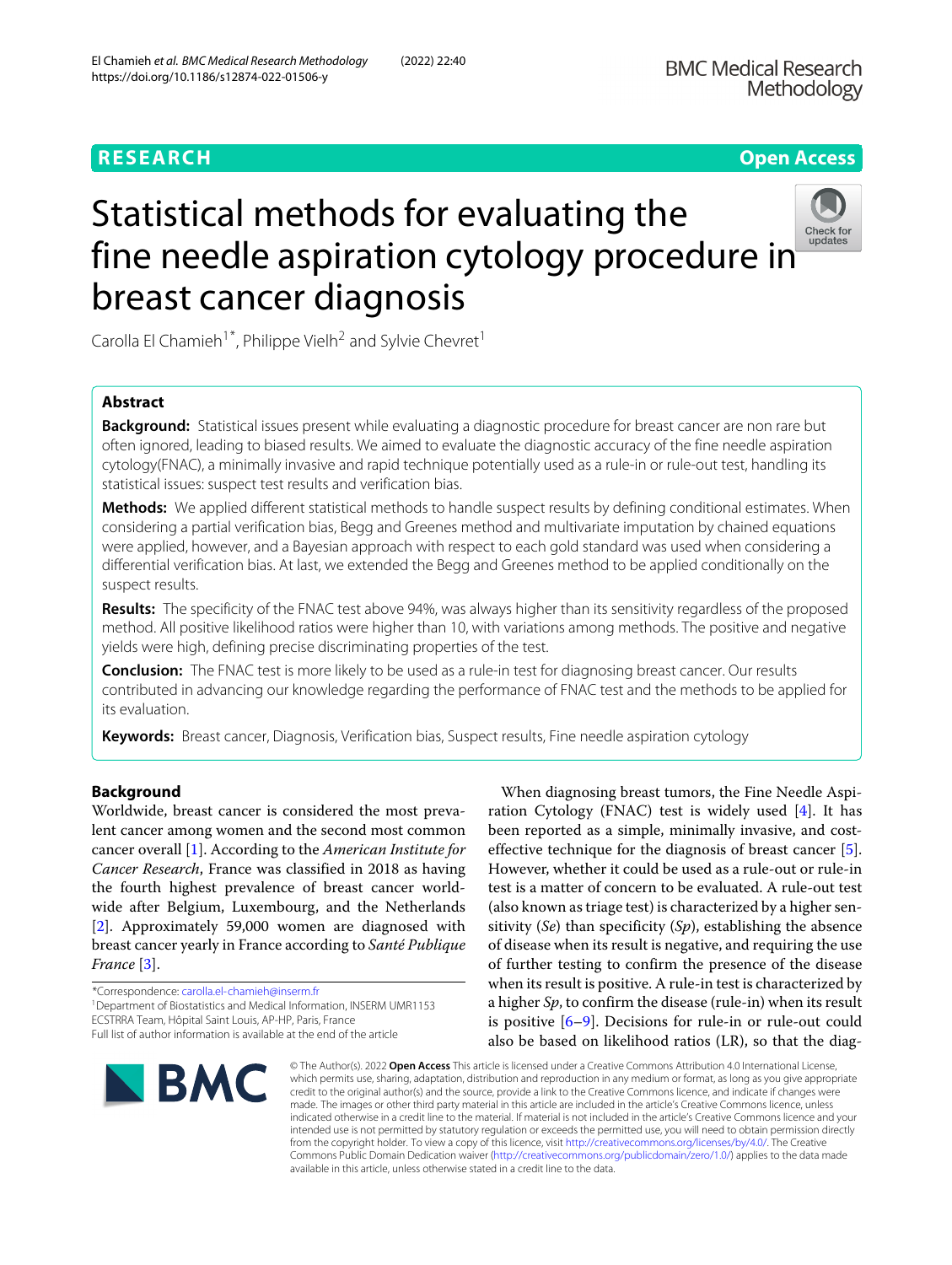nostic test can lead to the highest disease probability for a positive test result (rule-in) or the lowest disease probability for a negative test result (rule-out). Thus, to assess the clinical utility of the diagnostic test, the *Se*, *Sp*, disease probability, and *LR* must be taken into account [\[8\]](#page-10-7).

In breast cancer diagnosis, histology is the worldwide recognized gold standard that is performed in case of positive findings from either clinical, imaging, or FNAC results (resulting in a "triple test" approach). Consequently, only a non-representative sub-sample of the original study subjects will benefit from the histology gold standard  $[4, 10]$  $[4, 10]$  $[4, 10]$ , leading to partial verification bias [\[11\]](#page-10-9). Moreover, an alternative gold standard, that is the long-term (18 months) follow-up of breast imaging findings, is usually performed for the rest of the participants, defining a differential verification bias, given that such a measure of disease status is less accurate than histology  $[11-13]$  $[11-13]$ .

In many cases, the results from a given diagnostic test do not exclusively fall into the "positive" and "negative" categories. This was notably the case with the FNAC test. Clear report and analysis of such indeterminate (inconclusive) test results are needed in order to avoid bias in the estimation of the test performance [\[14\]](#page-10-11).

The objective of this study was to evaluate the interest of the FNAC in the diagnostic strategy of breast cancer, using methods that allow handling these statistical issues.

To evaluate the performance of the FNAC test, we used data collected from a retrospective observational study, that included all patients consecutively seen at the Gustave Roussy Institute.

## **Methods**

A total of 1 740 women with 1 820 breast tumors were included between April 2004 and March 2007. In addition to the FNAC, subjects' imaging findings (mammography and ultrasound) were evaluated for breast cancer diagnosis, with a classification of the risk of breast cancer based on the American College of Radiology's (ACR) guidelines. Cytopathologic, and histopathologic results were extracted from the hospital's computerized medical records.

Table [1](#page-1-0) summarizes the results of the FNAC test and of the two standards used to assess the existence of breast cancer  $(D^+)$  or not  $(D^-)$ . Note that these figures refer to tumor samples (not to patients). Indeed, according to the study oncologist, we considered and analyzed the 1 820 breast tumors altogether, assuming independence between the observations of the subjects with more than one tumor. It is also noteworthy that some exceptions of the diagnostic strategy were observed (with 38 patients having positive FNAC tests but not verified by histology).

Cytologic diagnoses were classified into four categories: benign, suspect, malignant, and insufficient. Suspect results were defined as neither positive nor negative results, that is where the cytologist could not affirm nor refute the malignancy, though the latter being highly suspect of malignancy [\[5,](#page-10-4) [15\]](#page-10-12). Insufficient results were those achieved due to insufficient materials. Indeed, due to sampling technical issues, the FNAC test may have yielded insufficient cellularity. Since the obtained material was insufficient to be tested, no definitive diagnosis could be done, resulting in missing data. However, according to experts from the field, such data could not be combined with suspect results, but considered completely missing at random (MCAR). Therefore, the 53 samples with insufficient materials of the FNAC test were excluded from further analyses.

Data presented in Table [1](#page-1-0) holds some statistical issues that should be taken into consideration in the analysis.

## **Handling suspect diagnostic test results**

<span id="page-1-1"></span>The first issue refers to the recorded responses of the FNAC test. Indeed, while a diagnostic test usually yields binary responses, the FNAC test is a 3-valued outcome measure, that includes suspect results in addition to positive and negative test results. These latter outcomes ( $n =$ 154) could be defined and treated as a non-positive, nonnegative results [\[16\]](#page-10-13).

For the gold standards, we first ignored its source, pooling results from the histology and the follow-up, and excluding missing data (lost to follow-up). Accordingly, data can be described using a  $3 \times 2$  decision matrix (Table [2\)](#page-2-0).

| Table 1 Data presenting the results of FNAC test compared to histology and follow-up gold standards |  |  |  |
|-----------------------------------------------------------------------------------------------------|--|--|--|
|-----------------------------------------------------------------------------------------------------|--|--|--|

<span id="page-1-0"></span>

| Gold standard | Histology |                |       | Follow-up |                   | <b>Total</b> |
|---------------|-----------|----------------|-------|-----------|-------------------|--------------|
| <b>FNAC*</b>  | $D^+$     | D <sup>-</sup> | $D^+$ | $D^-$     | Lost to follow-up |              |
| Positive      | 803       |                |       |           | 26                | 842          |
| Suspect       | 120       | 31             |       |           |                   | 154          |
| Negative      | 24        | 115            |       | 471       | 160               | 771          |
| Insufficient  | 18        | 26             |       | 6         |                   | 53           |
| Total         | 965       | 173            | 13    | 478       | 191               | 1820         |

\*FNAC fine needle aspiration cytology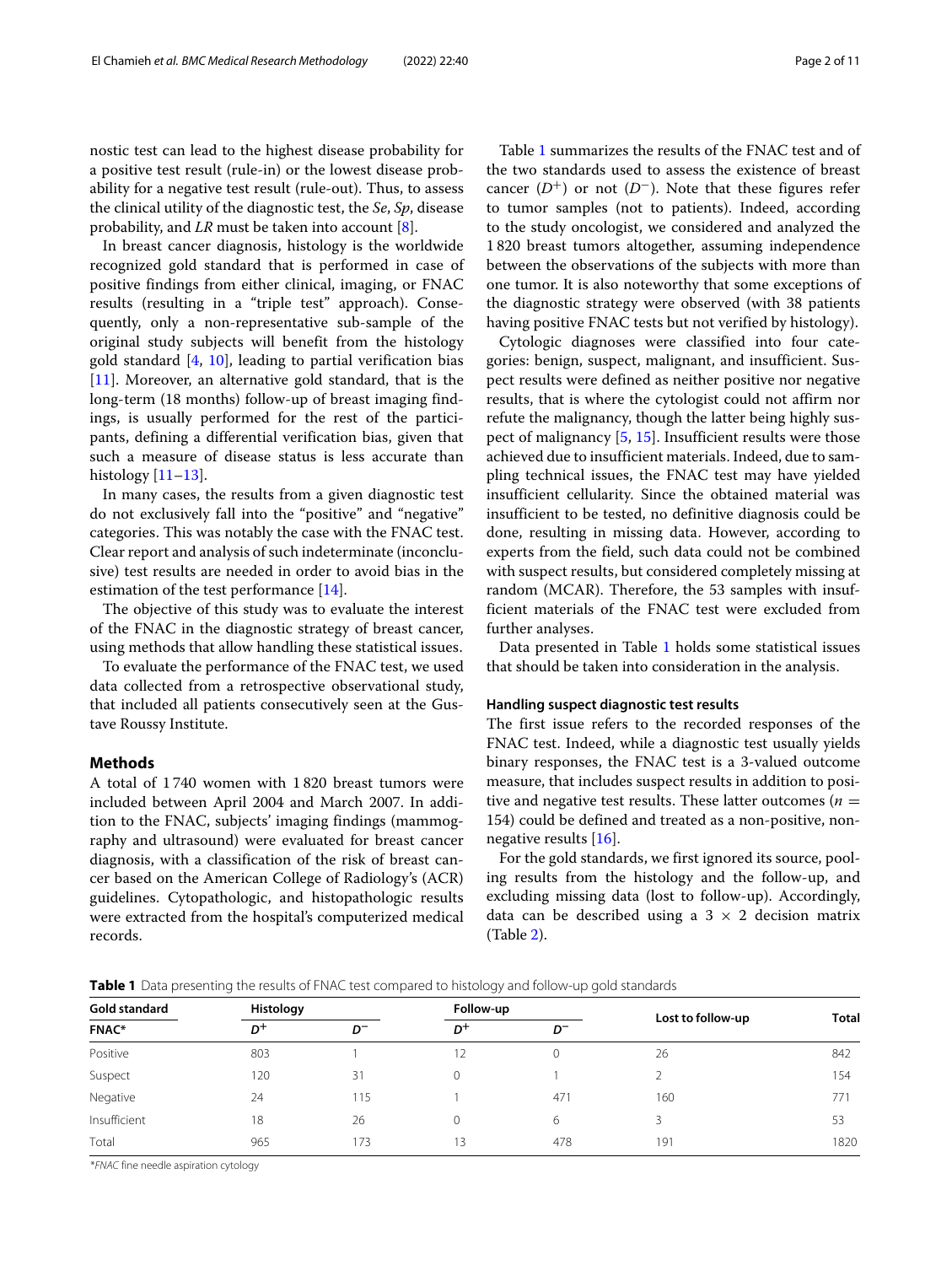<span id="page-2-0"></span>**Table 2** Decision matrix for handling suspect results

| <b>FNAC*</b>     | Gold standard   |                     |  |  |
|------------------|-----------------|---------------------|--|--|
|                  | Disease $(D^+)$ | No disease( $D^-$ ) |  |  |
| Positive $(T^+)$ |                 | h                   |  |  |
| Suspect $(T+)$   |                 |                     |  |  |
| Negative $(T^-)$ |                 |                     |  |  |
|                  |                 |                     |  |  |

\*FNAC fine needle aspiration cytology

Several strategies were used.

## *Estimates of performance measures based on a* **2 × 2** *cell matrix*

The simplest approach consisted in resuming the data in a  $2 \times 2$  cell matrix, which allows applying the usual diagnostic measures estimators directly. This required to combine the suspect results with one of the positive or negative values of the FNAC. Four approaches were considered.

The "conventional" strategy consisted in excluding suspect results from the calculation [\[16\]](#page-10-13). In the "worst case", the suspect results were combined with negative results in diseased patients and with the positive ones in nondiseased participants  $[16]$ . In the "best case", conversely, the suspect test results were considered as positive in diseased participants, and as negative in non-diseased  $[5, 16]$  $[5, 16]$  $[5, 16]$ . At last, we applied Multivariate Imputation by Chained Equations (MICE) to impute those suspect results, assuming missing at random mechanisms (MAR) [\[17,](#page-10-14) [18\]](#page-10-15). Given the rate of such missing data,  $M = 10$  complete datasets were imputed, where the imputation model included all the factors possibly impacting the presence of the disease (patient's age, lesion location within the breast, tumor size, side of the breast tumor, and ACR), results of FNAC, histology, and follow-up. Then, from each of these tables, estimates (except for LR) of the diagnostic performance of the cytology test with their intra-imputation variance were pooled by using Rubin's Rule [\[17\]](#page-10-14). We then calculated the corresponding 95% confidence interval of each estimate [\[18\]](#page-10-15).

## *Estimates of performance measures based on a* **3 × 2** *cell matrix*

In contrast with the previous approaches, we secondly tried to respect the data structure of the  $3 \times 2$  matrix.

Simel et al. [\[16\]](#page-10-13) proposed conditional definitions of diagnostic performance measures, conditioned on the positive or negative test results, so-called positive or negative "test yield"  $(Y^+, Y^-)$ :

$$
Y^{+} = P(T^{+} \cup T^{-} | D^{+}) = \frac{a + c}{a + e + c}
$$

and

$$
Y^- = P(T^+ \cup T^- | D^-) = \frac{b+d}{b+f+d}
$$

Conditional measures of sensitivity (*Se<sup>c</sup>* ) and specificity (*Spe<sup>c</sup>* ) were defined, resulting in similar estimators as those of the "conventional strategy" described above [\[16\]](#page-10-13):

$$
Se^{c} = \frac{P(T^{+}|D^{+})}{P(T^{+} \cup T^{-}|D^{+})} = \frac{a}{a+c}
$$

$$
Spe^{c} = \frac{P(T^{-}|D^{-})}{P(T^{+} \cup T^{-}|D^{-})} = \frac{d}{b+d}
$$

Simel et al. [\[16\]](#page-10-13) and Eusebi et al. [\[19\]](#page-10-16) also defined the *conditional LR of suspect results* (*LR*±), *the overall test yield*, and the test *accuracy* of the test, as follows:

$$
LR\pm = \frac{P(T \pm |D^{+})}{P(T \pm |D^{-})} = \frac{1 - (Y^{+})}{1 - (Y^{-})}
$$
(1)

Overall test yield 
$$
= \frac{a+b+c+d}{a+b+c+d+e+f}
$$
 (2)

$$
Accuracy = \frac{a+d}{a+b+c+d+e+f}
$$
 (3)

Exact 95% confidence interval (95% CI) of *Se*, *Sp*, test yields, and accuracy, were estimated. We used the Simel et al. 95% CI formula for the positive and negative *LR* (*LR*+ and *LR*−) [\[16,](#page-10-13) [20\]](#page-10-17).

#### **Handling verification bias in gold standard**

In the previous sections, we ignored the different sources of the gold standard, that is, assuming that disease status was similarly measured at the same time as the FNAC for all subjects. The estimates of the 2 x 2 matrix will be considered as naive estimates in the further analyses, since they did not take into account the presence of verification bias. However, the disease status was not always measured by histology, but only when the "triple test" provided positive findings. Otherwise, diagnosis was based on follow-up imaging of the breast. Moreover, there were missing data in the verification procedure (lost to followup,  $n = 191$ ). We thus applied methods to handle this verification bias.

## *Partial verification bias*

First, we considered the partial verification bias, which is, treating histology as the only gold standard for diagnosis measure, so that patients not verified by histology (either with or without follow-up) had missing disease status.

**Begg and Greenes method** Begg and Greenes proposed to infer about the probabilities of test results (*T*) given the disease status (*D*), in the presence of missing disease status, that is, when there is only a subset of patients whose disease status has been completed  $(V = 1)$ .

Let *X* be the vector capturing all the other information likely to influence the selection of *V*. In our setting, it represents the imaging and clinical information. Although the disease process affects both *T* and *X*, it only affects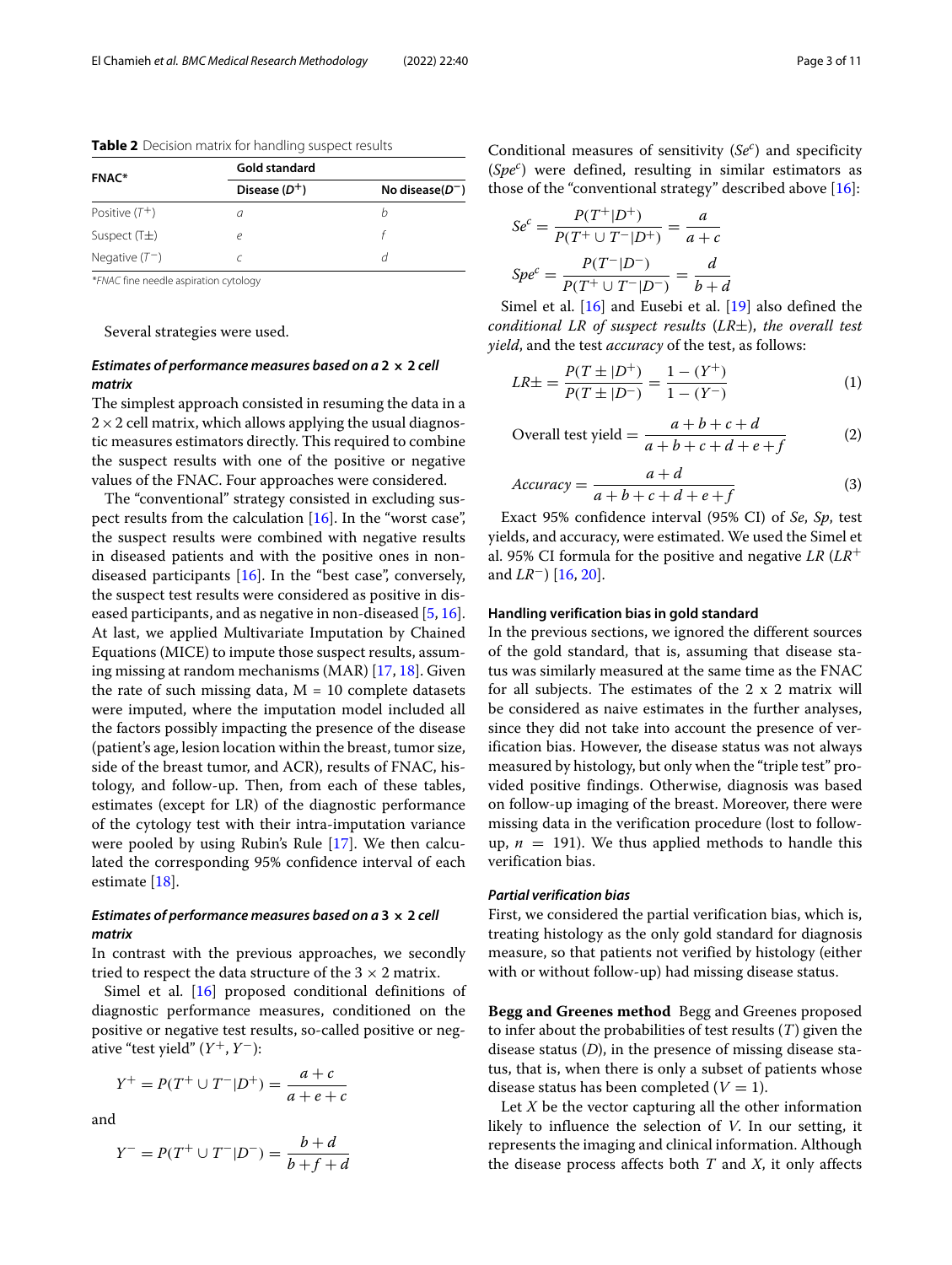selection (*V*) through its influence on *T* and *X*. Thus, given that conditional independence between the verification status *V* and *D*, the probability of *T* given *D* and *X* is defined by:

$$
P(T|D,X) = \frac{P(T,X)P(D|T,X,V=1)}{\sum_{T} P(T,X)P(D|T,X,V=1)}
$$

They proposed to estimate the non verified patients by applying inverse weighting, using the observed proportions of diseased and non-diseased among the verified patients by histology  $(V = 1)$  to calculate the expected number of diseased and non-diseased patients among non-verified patients (follow-up or lost to follow-up), as reported in Table [3.](#page-3-0) Accuracy measures were then computed as if all disease status had been measured by histology [\[11\]](#page-10-9).

We applied the method on the "conventional strategy" described above. We combined the verified with nonverified patients as if all of them had been verified by histology [\[11\]](#page-10-9), applied the adjusted *Se* =  $(a + a')/(a + a' + a')$  $c + c'$ ) adjusted  $Sp = (d + d')/(d + d' + b + b')$ , and derived the  $LR^+$  and  $LR^-$ .

**MICE** Given that the verification by histology depends on patients' observed data, missing gold standard could be considered as missing at random (MAR). Thus, multiple imputation by chained equations (MICE) was applied [\[11,](#page-10-9) [21,](#page-10-18) [22\]](#page-10-19), and compared to the Begg and Greenes method. It was applied to the conventional strategy of naive estimates. Missing data of unverified patients (with follow-up or not) was imputed with  $M = 38$  complete tables, given the percentage of missing data in this sample. The imputation model included all the factors likely to impact the presence of the disease (patient's age, lesion location within the breast, size of the tumor, side of the breast tumor, and ACR), results of FNAC, and histology. Estimates of *Se* and *Sp* of each of the *M* analyses were then combined using Rubin's rule to produce the estimate and confidence interval that incorporate between and within imputation variability [\[23\]](#page-10-20). We could then estimate the *LR*+ and *LR*−.

**Table 3** Begg and Greenes correction method

<span id="page-3-0"></span>

|                        |       | $D^+$    |   | <b>Total</b> |
|------------------------|-------|----------|---|--------------|
| $V = 1$ (histology)    | г+    | $\sigma$ | h |              |
|                        | $T^-$ |          |   |              |
| $V = 0$ (non verified) | $T^+$ |          | h |              |
|                        | $T-$  |          |   |              |

where  $a' = a/(a + b) \times T_0^+$ ;

 $b' = b/(a+b) \times T_0^+;$ 

 $c' = c/(c+d) \times T_0^-;$  $d' = d/(c + d) \times T_0^-$ 

## *Differential verification bias*

Second, we corrected for the differential verification bias, considering "follow-up" as an alternative gold standard to histology.

Due to the imperfect nature of follow-up, the estimated *Se* and *Sp* may be incorrect [\[10\]](#page-10-8). A Bayesian correction approach [\[12\]](#page-10-21) was applied to the conventional strategy. First, patients lost to follow-up were excluded. Second, they were imputed by applying MICE  $[21]$ . The information from the observed data was summarized into a likelihood function, defined as a product of four independent binomial density functions, each corresponding to the probability of a positive result on a gold standard  $(D^+)$ conditional on the index test (FNAC) (*T*)[\[12\]](#page-10-21):

$$
P(D^{+}|T^{+}) \times (1 - P(D^{+}|T^{+})) \times P(D^{+}|T^{-}) \times (1 - P(D^{+}|T^{-}))
$$
\n(4)

with

$$
P(D^+|T^+) = sD \frac{prev \times sT}{(prev \times sT) + (1 - prev)(1 - cT)}
$$

$$
+ (1 - cD) \frac{(1 - prev)(1 - cT)}{(prev \times sT) + (1 - prev)(1 - cT)}
$$

$$
\tag{5}
$$

And

$$
P(D^+|T^-) = sD \frac{prev \times (1 - sT)}{(prev \times (1 - sT)) + (1 - prev)cT}
$$

$$
+ (1 - cD) \frac{(1 - prev)cT}{(prev \times (1 - sT)) + (1 - prev)cT}
$$
(6)

where:

- *sT*, *cT*: sensitivity, specificity of FNAC,
- *sD*, *cD*: sensitivity, specificity of histology or follow-up,
- prev: prevalence of the disease.

These formulas were applied for each of the histology and follow-up gold standards. Bayesian inference was applied, where *sT*, *cT*, *sD*, *cD*, and *prev*, were considered as random variables with prior distributions. According to deGroot et al, we used independent Beta  $(\alpha, \beta)$  prior distributions [\[12\]](#page-10-21). Given that the histology reference is the perfect gold standard for breast cancer diagnosis, its *Se* and *Sp* were set at 1 [\[24,](#page-10-22) [25\]](#page-10-23). We used informative prior distribution Beta (172.55, 30.45) for both *Se* and *Sp* of imaging follow-up, corresponding to a density centered at 0.85 with estimated standard deviation derived from 1/4 of the range, 0.80-0.90 [\[12\]](#page-10-21). We used non informative Beta (1,1) priors for *sT*, *cT*, *prev*, to limit the incorporation of any subjective prior opinion [\[12\]](#page-10-21).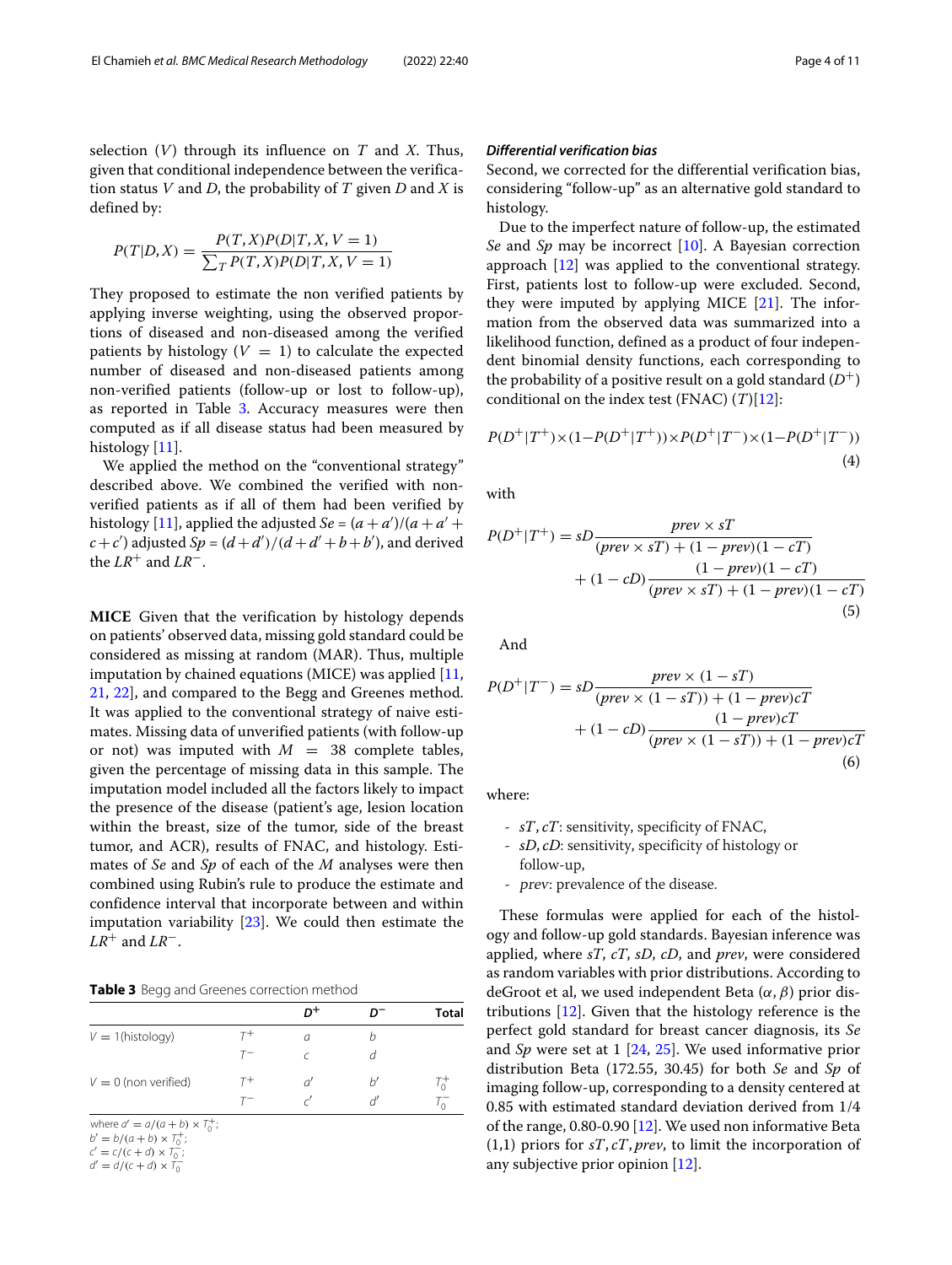Using Jags software, the likelihood function was combined with the prior using Bayes theorem to derive posterior distribution. We ran a total of 20 000 iterations, of which we dropped the first 2 000 to allow for a burnin period. The convergence of the Markov Chain Monte Carlo was checked and summary statistics (posterior mean, 2.5% and 97.5% quantiles) of the parameters of interest were computed.

We checked the effect of the priors chosen by a sensitivity analysis (see Additional file [1\)](#page-9-0).

## **Handling both suspect test results and verification bias**

At last, we aimed to handle both statistical issues (suspect results and verification bias) in evaluating the performance of the FNAC test.

We proposed to apply the Begg and Greenes method to the  $3 \times 2$  matrix that estimated test characteristics conditionally to the suspect results. Disease status was only based on histology, and all the other patients (followedup or lost to follow-up) were considered as non-verified. We extended formulas used to estimate the results of nonverified patients, in order to estimate their suspect results  $(e'$  and  $f'$ ), as reported in Table [4.](#page-4-0)

We estimated the adjusted *Se*, *Sp* from the combination of verified and non-verified patients results, and derived the  $Y^+$ ,  $Y^-$  and the *LR* $\pm$ , by applying the conditional measures defined in the section [Handling suspect diagnostic](#page-1-1) [test results.](#page-1-1)

## **Computation**

For data description, continuous variables were presented as mean (standard deviation), and categorical variables as frequency (percentage). The diagnostic performance measures of the FNAC were presented by the point estimate with 95% confidence interval, or by the posterior mean with 95% credible intervals when the Bayesian approach was applied.

Analyses were performed using the statistical software R, version 4.0.4 [\(https://cran.r-project.org/\)](https://cran.r-project.org/).

<span id="page-4-0"></span>

|        | <b>Table 4</b> Begg and Greenes correction method for the $3 \times 2$ |  |  |
|--------|------------------------------------------------------------------------|--|--|
| matrix |                                                                        |  |  |

|                        |             | D+ |   | <b>Total</b> |
|------------------------|-------------|----|---|--------------|
| $V = 1$ (histology)    | $T^+$       | а  | h |              |
|                        | T±          | e  |   |              |
|                        | т-          | C  | d |              |
| $V = 0$ (non verified) | $T^+$       | ď  | b | $T0+$        |
|                        | $7\pm$      | e' |   | $T0\pm$      |
|                        | $T^{\rm -}$ | וה | ď | $T0-$        |

where  $e' = e/(e + f) \times T0 \pm T$ and  $f' = f/(e + f) \times T0 \pm$ 

# **Results**

The flow chart of the study is reported in Fig. [1.](#page-5-0)

Table [5](#page-6-0) summarizes participants' characteristics and disease status according to the FNAC results. Most of the subjects with positive (77%) and suspect results (51%) had a breast imaging coded by an ACR of 5 or 4 (21% and 41% for positive and suspect results, respectively). Conversely, most of the participants with negative results had an ACR of 3. Concerning the disease status, most of the patients having positive or suspect FNAC results were verified by histology proving a malignant tumor status (95.5% and 78% respectively), and most of the participants with negative FNAC results had a benign histological status (61%). Lost to follow-up patients were mainly those with negative FNAC results (21%).

## **Handling suspect diagnostic test results**

The standard diagnostic measures of the  $2 \times 2$  cell matrix are presented in Table [6.](#page-7-0) As expected, the *Se*, *Sp*, *LR*+ and *LR*− of the conventional strategy ranged between the worst and best cases, with values higher than those provided by MICE.

As reported above, using the  $3 \times 2$  cell matrix only provided different estimates of test accuracy and of disease frequency than the naive conventional strategy. Moreover, the test yields could be computed,  $Y^+$  = 0.875;  $Y^-$  = 0.948; overall test yield = 0.903 [0.888-0.918]; and *LR*± = 2.4  $(Table 6)$  $(Table 6)$ .

## **Handling verification bias in gold standard**

Figure [2](#page-8-0) presents estimates reached from the different methods, compared to the naive conventional strategy that did not take into account the verification bias. All the methods in Fig. [2](#page-8-0) were applied on the conventional strategy (excluding suspect results).

When handling partial verification bias, estimates of *Se* and *LR*+ were the most impacted, while those of *Sp* and *LR*− were poorly affected. Actually, the *Se* decreased from 97% to 86% with Begg and Greenes and to 87% with MICE, while effects on *Sp* were slight (with estimates ranging from 99.8% when ignoring this source of bias down to 99.6% with MICE). Estimations from Begg and Greenes and MICE were close. When applying the Bayesian approach, the *Se* with respect to histology either when excluding lost to follow-up (NA) or imputing them was the lowest (0.855 and 0.875), compared to the one with respect to follow-up and to the naive estimate, and very close to the values of partial verification correction methods.

By contrast, the  $LR^+$  decreased from 570 to 222 (that is, a 61% decrease) with MICE and *LR*− increased from 0.029 to 0.137 (that is, a 3.72 fold increase) with Begg and Greenes for *LR*−. When applying the Bayesian approach, the *LR*+, and *LR*− with respect to follow-up were the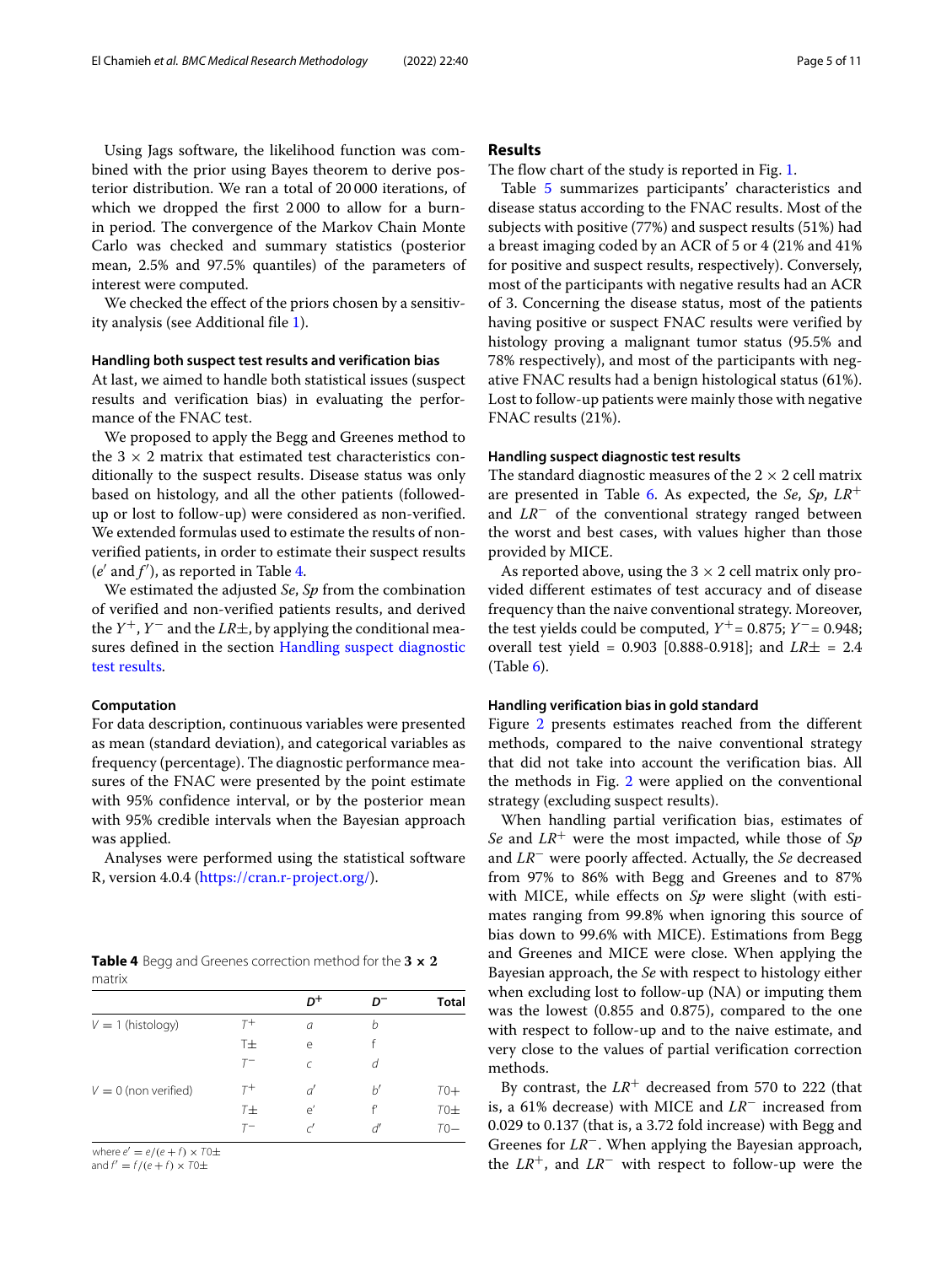<span id="page-5-0"></span>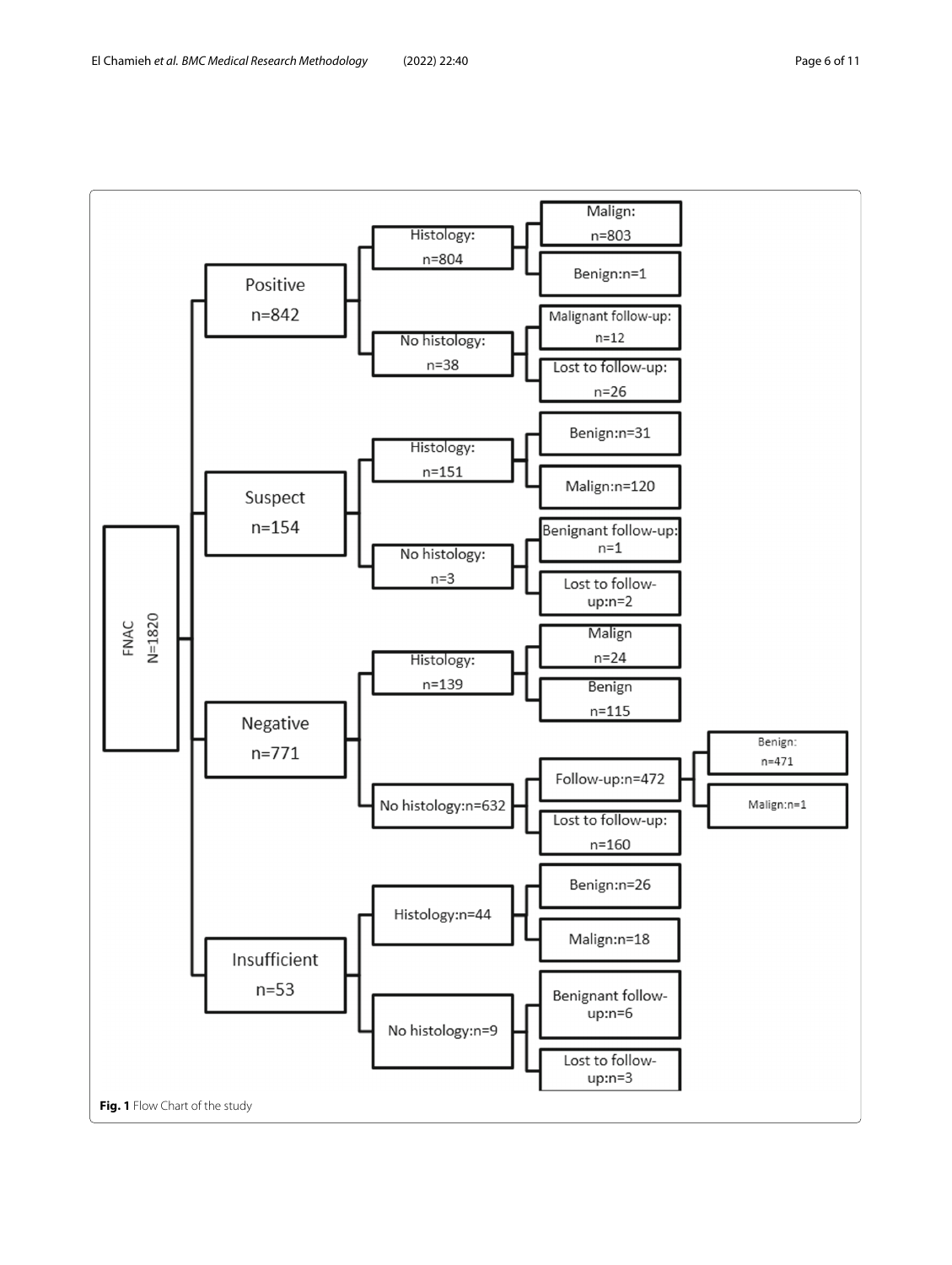| Characteristic                 | Negative ( $N = 771$ ) <sup>a</sup> | Positive ( $N = 842$ ) <sup>a</sup> | Suspect (N=154) <sup>a</sup> |  |
|--------------------------------|-------------------------------------|-------------------------------------|------------------------------|--|
| Age (years)                    | 50(13)                              | 61(14)                              | 57(13)                       |  |
| Side                           |                                     |                                     |                              |  |
| Right                          | 373 (48%)                           | 383 (45%)                           | 71 (46%)                     |  |
| Left                           | 398 (52%)                           | 459 (55%)                           | 83 (54%)                     |  |
| Size (mm)                      | 15(37)                              | 28 (41)                             | 17(15)                       |  |
| ACR*                           |                                     |                                     |                              |  |
| 1                              | 4(1%)                               | $1(0.1\%)$                          | $0(0\%)$                     |  |
| $\overline{2}$                 | 97 (12.5%)                          | $3(0.4\%)$                          | $0(0\%)$                     |  |
| 3                              | 440 (57%)                           | 13 (1.5%)                           | 12 (8%)                      |  |
| 4                              | 188 (24.5%)                         | 177 (21%)                           | 62 (41%)                     |  |
| 5                              | 39 (5%)                             | 643 (77%)                           | 78 (51%)                     |  |
| Unknown                        | 3                                   | 5                                   | $\overline{2}$               |  |
| Echoquided                     | 626 (81%)                           | 342 (41%)                           | 96 (62%)                     |  |
| Infiltrating canal carcinoma   | 22 (2.9%)                           | 707 (84%)                           | 98 (64%)                     |  |
| Unknown                        | $\overline{2}$                      | $\mathbf 0$                         | $\mathbf 0$                  |  |
| Intracanalar carcinoma         | 8 (1.0%)                            | 161 (19%)                           | 33 (21%)                     |  |
| Infiltrating lobular carcinoma | $9(1.2\%)$                          | 95 (11%)                            | 20 (13%)                     |  |
| Lobular carcinoma in situ      | $5(0.6\%)$                          | 17 (2.0%)                           | 8 (5.2%)                     |  |
| Disease status                 |                                     |                                     |                              |  |
| Benign histology               | 115 (15%)                           | $1(0.1\%)$                          | 31 (20%)                     |  |
| Malignant histology            | 24 (2.9%)                           | 803 (95.5%)                         | 120 (78%)                    |  |
| Benign follow-up               | 471 (61%)                           | $0(0\%)$                            | $1(0.5\%)$                   |  |
| Malignant follow-up            | $1(0.1\%)$                          | 12 (1.4%)                           | $0(0\%)$                     |  |
| Lost to follow-up              | 160 (21%)                           | 26 (3%)                             | $2(1.5\%)$                   |  |

<span id="page-6-0"></span>**Table 5** Description of the results according to the FNAC\* results

\*FNAC fine needle aspiration cytology, \*ACR american college of radiology

a Mean (SD); n (%)

lowest among all the methods (except for the naive estimate having the lowest *LR*−). There were minimal differences between excluding NA and imputing them when using the Bayesian approach for all the tested parameters.

## **Handling both suspect test results and verification bias**

When applying Begg and Greenes on the  $3 \times 2$  matrix to handle suspect results (with histology as the only gold standard), we completed missing data of non-verified patients and obtained:  $e' = 2$  and  $f' = 1$ . Then we estimated the adjusted conditional measures and yielded the same *Se<sup>c</sup>* , *Spe<sup>c</sup>* , *LR*+ and *LR*− than those obtained when applying the Begg and Greenes on the conventional strategy (Fig. [2\)](#page-8-0).

In addition, we estimated the  $Y^+ = 0.889$ ,  $Y^- = 0.952$ and  $LR\pm = 2.5$ , that were close to those obtained when applying the  $3 \times 2$  matrix that handled only the suspect test result and neglected the verification bias (Table [6\)](#page-7-0).

In all presented results from different proposed methods, the *Sp* was always higher than *Se* with minimal variation between methods. The *LR*+ estimates depended on the method, varying from 16 to 603 between methods, with very large 95% CI.

## **Discussion**

To our knowledge, this is the first study to be applying methods for correcting the major statistical issues encountered while evaluating the FNAC test in diagnosing breast cancer. These issues, namely suspect results and verification bias, are common in diagnostic research settings [\[26\]](#page-10-24). They should be reported in the data analysis and treated in order to avoid biased estimations of the test characteristics. Therefore, we focused on providing unbiased estimates of diagnostic test sensitivity, specificity, positive and negative test yields, and positive, negative, and conditional likelihood ratios, using methods previously proposed to handle such data issues.

First, the suspect results had to be taken into account. The general description of the patients according to the FNAC results (Table [5\)](#page-6-0) shows that the characteristics of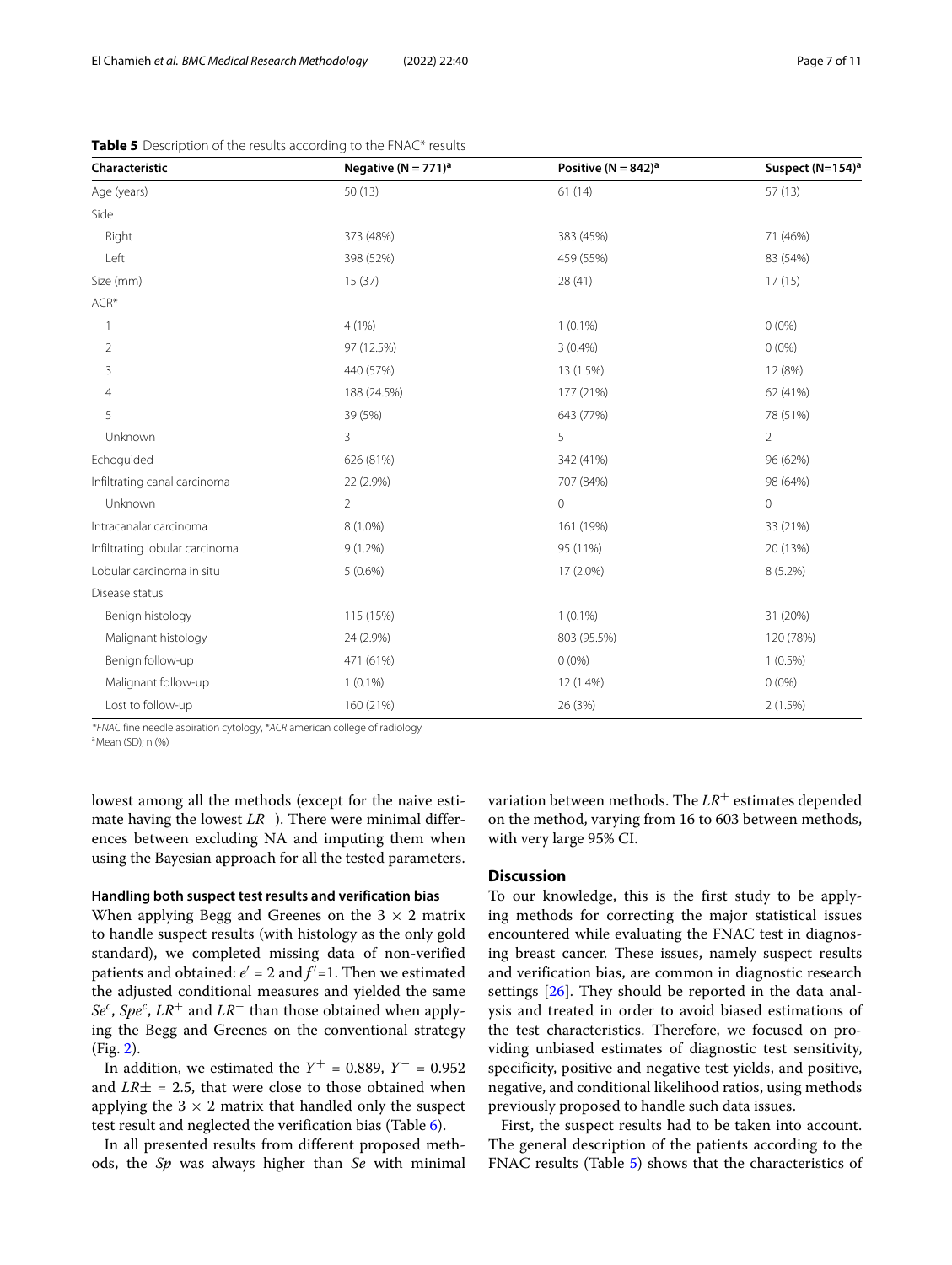| Handling verification bias | Without           |                   |                   |                                                                                                                                                                                                                                                                                                                                                                                                                                                                                                                                                                                                                                                                                                                                                                                                                    |                   | <b>With (Begg and Greenes)</b> |
|----------------------------|-------------------|-------------------|-------------------|--------------------------------------------------------------------------------------------------------------------------------------------------------------------------------------------------------------------------------------------------------------------------------------------------------------------------------------------------------------------------------------------------------------------------------------------------------------------------------------------------------------------------------------------------------------------------------------------------------------------------------------------------------------------------------------------------------------------------------------------------------------------------------------------------------------------|-------------------|--------------------------------|
| <b>Cell matrix</b>         |                   |                   | $2 \times 2$      |                                                                                                                                                                                                                                                                                                                                                                                                                                                                                                                                                                                                                                                                                                                                                                                                                    | $3 \times 2$      | $3 \times 2$                   |
| <b>Methods</b>             | <b>Worst case</b> | Conventional      | Best case         | <b>MICE</b>                                                                                                                                                                                                                                                                                                                                                                                                                                                                                                                                                                                                                                                                                                                                                                                                        | Conditional       | Conditional                    |
| Se/Se <sup>c</sup>         | 0.848             | 0.970             | 0.974             | 0.946                                                                                                                                                                                                                                                                                                                                                                                                                                                                                                                                                                                                                                                                                                                                                                                                              | 0.970             | 0.863                          |
|                            | $[0.82 - 0.87]$   | $[0.96 - 0.98]$   | $[0.96 - 0.98]$   | $[0.93 - 0.96]$                                                                                                                                                                                                                                                                                                                                                                                                                                                                                                                                                                                                                                                                                                                                                                                                    | $[0.96 - 0.98]$   | $[0.84 - 0.884]$               |
| $Sp/Spec^C$                | 0.946             | 0.998             | 0.998             | 0.986                                                                                                                                                                                                                                                                                                                                                                                                                                                                                                                                                                                                                                                                                                                                                                                                              | 0.998             | 0.998                          |
|                            | $[0.93 - 0.96]$   | $[0.99 - 0.99]$   | $[0.99 - 0.99]$   | $[0.98 - 0.99]$                                                                                                                                                                                                                                                                                                                                                                                                                                                                                                                                                                                                                                                                                                                                                                                                    | $[0.99 - 0.99]$   | $[0.991 - 0.999]$              |
| $IR^+$                     | 16                | 570               | 603               | 67.5                                                                                                                                                                                                                                                                                                                                                                                                                                                                                                                                                                                                                                                                                                                                                                                                               | 570               | 552                            |
|                            | $[11.4 - 22.2]$   | $[80.4 - 4.037]$  | $[85 - 4, 273]$   | $[\cdot] % \centering \includegraphics[width=0.9\textwidth]{images/TrDiS/N-Architecture.png} % \caption{The first two different values of $N$ in the left (upper) and the right (lower) and the right (lower) and the right (lower) and the right (lower) and the right (lower) and the right (lower) and the right (lower) and the right (lower) and the right (lower) and the right (lower) and the right (lower) and the right (lower) and the right (lower) and the right (lower) and the right (lower) and the right (lower) and the right (lower) and the right (lower) and the right (lower) and the right (lower) and the right (lower) and the right (lower) and the right (lower) and the right (lower) and the right (lower) and the right (lower) and the right (lower) and the right (lower) and the$ | $[80.4 - 4.037]$  | $[78-3911.5]$                  |
| $LR^-$                     | 0.160             | 0.029             | 0.026             | 0.055                                                                                                                                                                                                                                                                                                                                                                                                                                                                                                                                                                                                                                                                                                                                                                                                              | 0.029             | 0.137                          |
|                            | $[0.14 - 0.19]$   | $[0.02 - 0.04]$   | $[0.02 - 0.04]$   | $[\cdot]$                                                                                                                                                                                                                                                                                                                                                                                                                                                                                                                                                                                                                                                                                                                                                                                                          | $[0.02 - 0.04]$   | $[0.117 - 0.160]$              |
| Accuracy                   | 0.887             | 0.982             | 0.984             | 0.962                                                                                                                                                                                                                                                                                                                                                                                                                                                                                                                                                                                                                                                                                                                                                                                                              | 0.887             | 0.837                          |
|                            | $[0.87 - 0.90]$   | $[0.97 - 0.99]$   | $[0.98 - 0.99]$   | $[0.95 - 0.97]$                                                                                                                                                                                                                                                                                                                                                                                                                                                                                                                                                                                                                                                                                                                                                                                                    | $[0.871 - 0.902]$ | $[0.819 - 0.854]$              |
| prev                       | 0.608             | 0.588             | 0.608             | 0.608                                                                                                                                                                                                                                                                                                                                                                                                                                                                                                                                                                                                                                                                                                                                                                                                              | 0.608             | 0.620                          |
|                            | $[0.583 - 0.632]$ | $[0.561 - 0.612]$ | $[0.583 - 0.632]$ | $[0.583 - 0.632]$                                                                                                                                                                                                                                                                                                                                                                                                                                                                                                                                                                                                                                                                                                                                                                                                  | $[0.583 - 0.632]$ | $[0.597 - 0.643]$              |
| $y+$                       |                   |                   |                   |                                                                                                                                                                                                                                                                                                                                                                                                                                                                                                                                                                                                                                                                                                                                                                                                                    | 0.875             | 0.889                          |
|                            |                   |                   |                   |                                                                                                                                                                                                                                                                                                                                                                                                                                                                                                                                                                                                                                                                                                                                                                                                                    | $[0.852 - 0.895]$ | $[0.868 - 0.907]$              |
| $Y^-$                      |                   |                   |                   |                                                                                                                                                                                                                                                                                                                                                                                                                                                                                                                                                                                                                                                                                                                                                                                                                    | 0.948             | 0.952                          |
|                            |                   |                   |                   |                                                                                                                                                                                                                                                                                                                                                                                                                                                                                                                                                                                                                                                                                                                                                                                                                    | $[0.928 - 0.964]$ | $[0.933 - 0.967]$              |
| LR <sub>±</sub>            |                   |                   |                   |                                                                                                                                                                                                                                                                                                                                                                                                                                                                                                                                                                                                                                                                                                                                                                                                                    | 2.4               | 2.5                            |
|                            |                   |                   |                   |                                                                                                                                                                                                                                                                                                                                                                                                                                                                                                                                                                                                                                                                                                                                                                                                                    | $[1.7 - 3.5]$     | $[1.5 - 3.5]$                  |

<span id="page-7-0"></span>**Table 6** Different estimates [with 95% CI] of FNAC test performance according to the different methods

Se sensitivity, Sp specificity, Se<sup>c</sup> conditional sensitivity, Spe<sup>c</sup> conditional specificity, LR likelihood ratio, prev disease prevalence, Y test yield

women with suspect tests are not always similar to those of women with positive tests. In some cases, they could be closer to those of negative results, thus, preventing a combination of the suspect results with the positive ones in all cases. This explains the way of combination of the suspect results with the positive or negative ones applied in the  $2 \times 2$  matrix. However, forcing suspect results into negative or positive cells applied in the worst and best case of the  $2 \times 2$  matrix may lead to biased estimations. The  $3 \times 2$  cell matrix summarizes all the data observed including suspect results, giving more characteristics to the diagnostic test such as  $Y^+$ ,  $Y^-$  and LR $\pm$ . Note that the *Se<sup>c</sup>* and *Spe<sup>c</sup>* obtained when we only handled the suspect results, applying the conditional  $3\times 2$  cell matrix proposed by Simel et al. [\[16\]](#page-10-13), were close to those obtained by Sustova et al [\[4\]](#page-10-3). However, verification bias had to be handled too.

To correct partial verification bias and assuming a MAR mechanism, we used the Begg and Greenes method, then MICE, as applied by several previous studies [\[11,](#page-10-9) [22,](#page-10-19)  $27-29$ ]. De Groot et al. $[11]$  concluded that both methods could be used when missing mechanisms are known, though multiple imputation could be used otherwise. Other studies [\[13,](#page-10-10) [27\]](#page-10-25) used different methods such as an empirical Bayesian approach with Beta prior for test characteristics estimates, and the maximum likelihood

estimates given by the expectation–maximization algorithm by Kosinski and Barnhart  $[30]$ , when the mechanism is missing not at random (MNAR), that is, when missing data depended on unrecorded information related to the disease status [\[27\]](#page-10-25).

In our data, a verification by follow-up was further introduced as an alternative reference for diagnosing breast cancer, defining a differential verification bias, not to be confused with partial disease verification. Neglecting this differential verification will overestimate the *Se* and *Sp* explaining the higher estimates in Table [6.](#page-7-0) Results were reported with respect to each gold standard separately, to provide informative and unbiased measures of accuracy, as previously presented in published studies [\[10,](#page-10-8) [12\]](#page-10-21).

In this study, suspect test results, and verification bias were both present. Therefore, a correction targeting both issues had to be implemented. We thus extended the Begg and Greenes method to handle suspect results. Our results were in the range of previous reports. The *Se* was estimated at 0.863 which is lower than the previously reported ones [\[4,](#page-10-3) [15\]](#page-10-12), and slightly higher than the *Se* of 0.83 reported by Nemer [\[31\]](#page-10-28). The *Sp* was estimated at 0.998, equal to that obtained by Sustova et al. [\[4\]](#page-10-3), higher than that reported by Farras et al.(0.908) [\[15\]](#page-10-12), and non markedly lower than the 100% reported by Nemer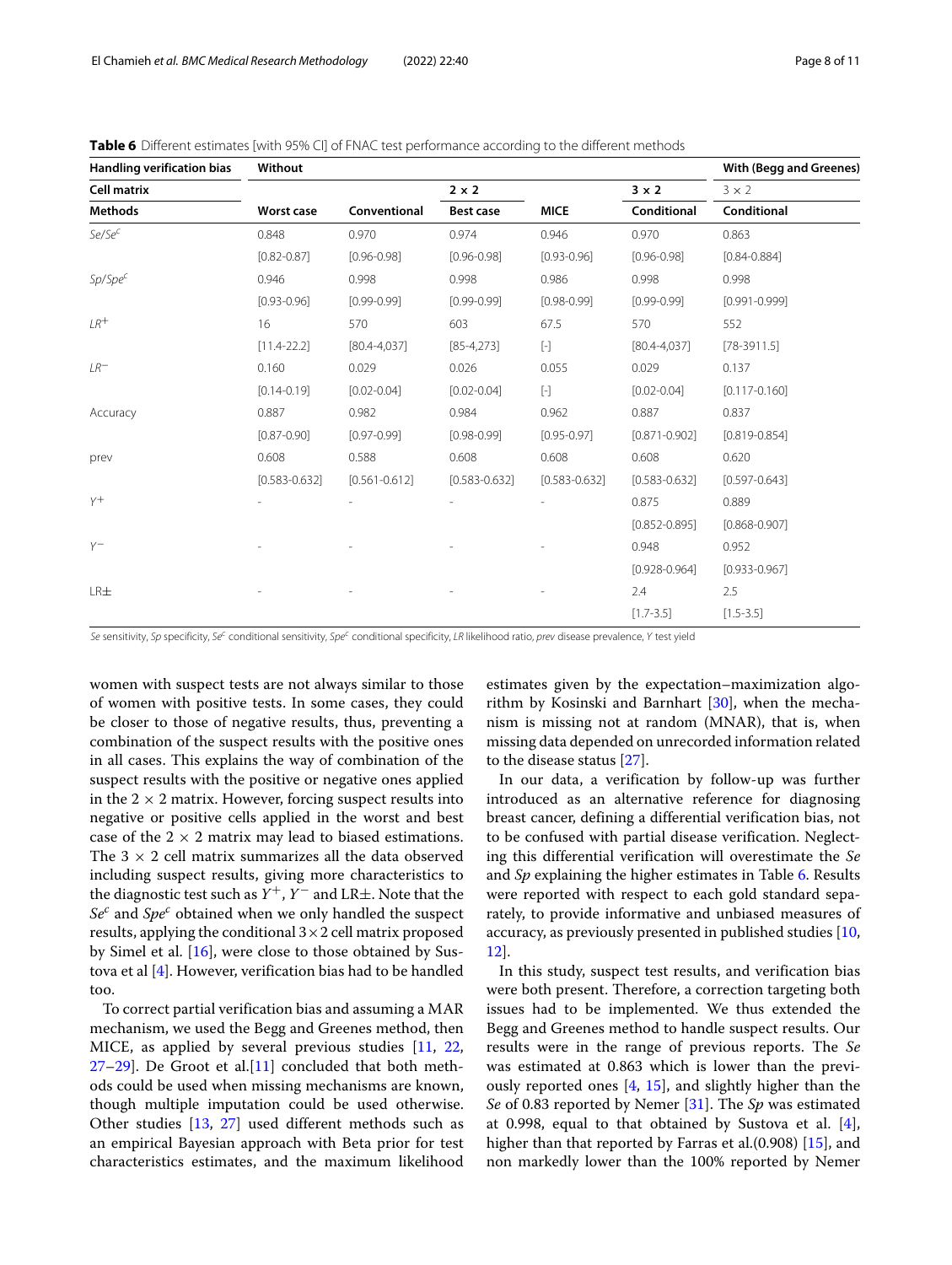

<span id="page-8-0"></span>[\[31\]](#page-10-28). Regarding test yields, they were defined and used by Simel et al. [\[16\]](#page-10-13), who concluded with the need to incorporate them into the operating characteristics, to assess the probability of obtaining useful and exact results. Consequently, if the test is expansive and risky, with a low test yield, the test would not be obtained. Due to the very low frequency of non-verified patients having suspect results ( $n = 3$ ), the  $Y^+$  and  $Y^-$  were very close to those obtained with the  $3 \times 2$  matrix that neglected the verification bias. We reported high rates of 88% and 95% respectively, indicating a high probability of obtaining positive or negative results when disease is absent or present, with a higher probability with the absence of the disease, thus, the test has a low probability to yield nonpositive, non-negative results. No prior studies reporting these values were found in the literature. The precision of the estimations was illustrated by the 95% CI that was narrow.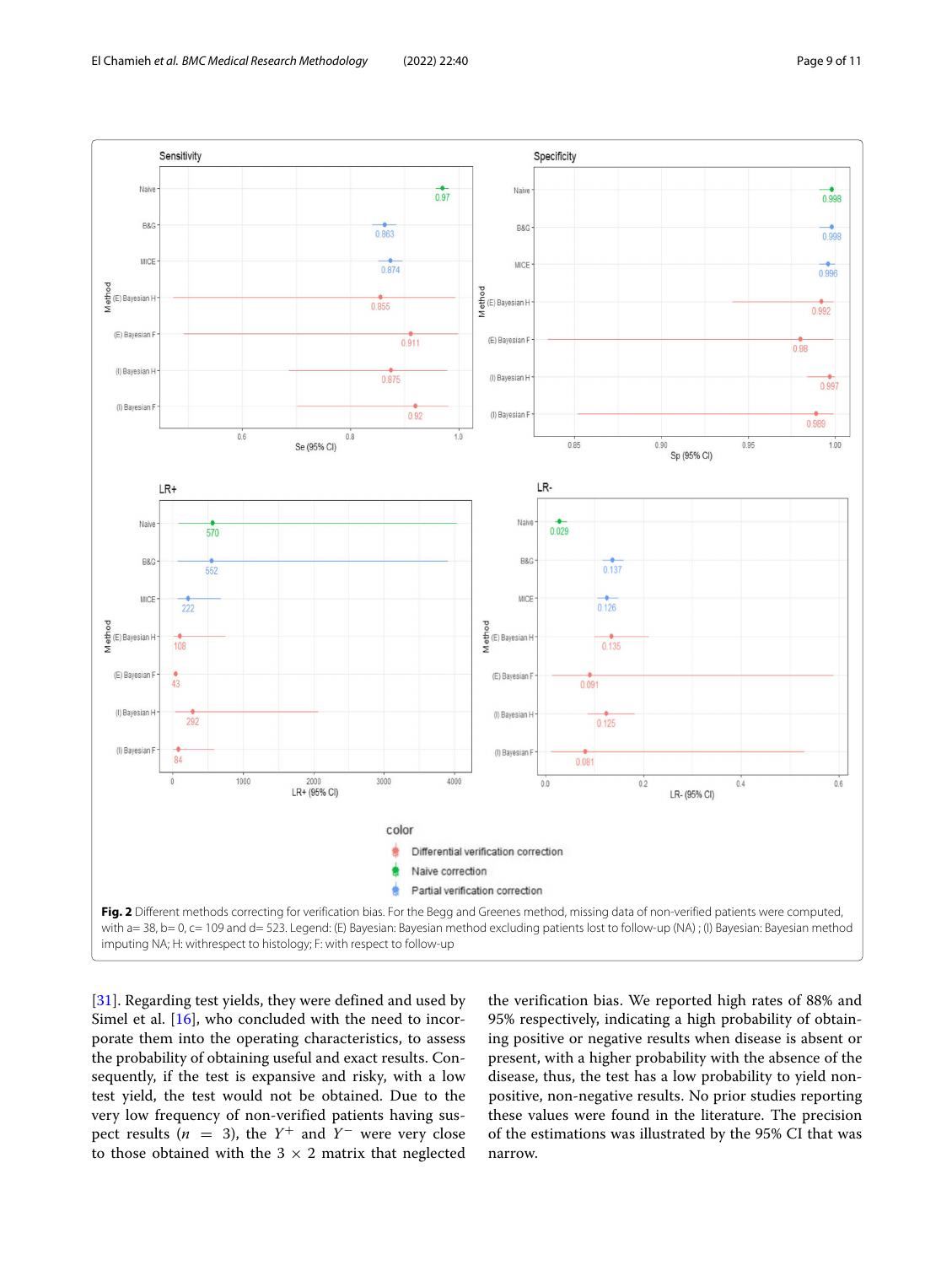All the *Se*, *Sp*,  $Y^+$  and  $Y^-$ ,  $LR^+$  and  $LR^-$  estimated in our study showed that the FNAC test could be a reliable method for differentiating benign from malignant masses. Indeed, regardless of the used method, all the results vary in a way that labels the FNAC as a rule-in test. *Sp* of FNAC was always higher than its *Se*, with minimal variation between methods and a narrow 95% CI indicating precise estimations. As well, the  $LR^+$  was always greater than 10 indicating important FNAC properties to yield a positive result in diseased patients. But, the *LR*+ was the most dependent parameter with very different values varying between methods, and with large 95% CI, leading to imprecision. Moreover, such a position (rule-in test) could be related to the fact that women benefited first from clinical and imaging testing.

Some limitations of our work should be considered. First, we proposed a method that takes into account both issues of suspect results and verification bias, however we only corrected for a partial verification bias, while a differential verification was also present in the data collected. Our method could be extended to apply the Bayesian approach in correcting the differential verification bias on  $a$  3  $\times$  2 matrix, by defining a likelihood function and priors of *Y*<sup>+</sup> and *Y*<sup>−</sup>. Second, a simulation study could take place in further researches to confirm the ideal fitted method to be applied when evaluating such a diagnostic procedure. Moreover, many other statistical issues were not treated in this paper. As above mentioned, subjects in this retrospective study also benefited from clinical and imaging findings, that were not taken specifically into consideration when analyzing FNAC characteristics due to lack of accessibility to the clinical data. Further studies evaluating the importance of integrating FNAC in combination with clinical and imaging data (triple test) for the improvement of diagnostic performance should be conducted [\[5\]](#page-10-4). Furthermore, women for whom the histological diagnosis was not initially performed, diagnosis was based on the disease status evolution in the upcoming 18 months of follow-up. This will further result in using potentially, at the time of the FNAC test, a prediction, rather than a diagnosis, due to the time-lag between the cytology test and the gold standard. This needs to be taken into account in order to avoid biased estimations of the test performance. Last, note that we used a four-class system of cotation for the FNAC since the study was scheduled at Gustave Roussy cancer center in 2014, that was before the proposal of a five-category classification (insufficient, benign, atypical, suspicious, malignant) published by Vielh et al. in 2017 [\[32\]](#page-10-29), and internationally recommended under the auspices of the International Academy of Cytology in 2019 [\[33\]](#page-10-30). Further work should report and analyze indeterminate (inconclusive) test results with the use of the newly proposed 5-class system. This will allow the reevaluation of the FNAC performance by distinguishing atypical and

suspicious among the indeterminate category. Despite the study limitations, our results contributed in advancing our knowledge regarding the performance of FNAC test and the methods to be applied for the evaluation.

In conclusion, FNAC is widely used in the diagnostic strategy of breast cancer. The present study shows the variability of resulted estimations among the proposed methods, though the specificity of the FNAC test was always higher than its sensitivity suggesting the use of FNAC as a rule-in test, that highly indicates a malignancy if positive. Future clinical studies should be encouraged to evaluate and validate this test's characteristic. Insufficient results due to technical issues or inconclusive findings are often ignored in many studies in order to fit the standard approach based on a 2x2 matrix. As the histology is an expensive and invasive test, it is exclusively indicated when "triple test" finding is positive, making the verification bias unavoidable. All these statistical issues should be clearly reported and handled in the analysis of any future clinical study aiming at evaluating this diagnostic test in other settings. Ideally, researchers should avoid partial and differential verification when conducting a diagnostic study. Nevertheless, if unpreventable, data should be analyzed separately for each gold standard [\[30\]](#page-10-27), and researchers should clearly discuss the potential clinical consequences.

#### **Supplementary Information**

The online version contains supplementary material available at [https://doi.org/10.1186/s12874-022-01506-y.](https://doi.org/10.1186/s12874-022-01506-y)

<span id="page-9-0"></span>**Additional file 1:** Sensitivity analysis of the bayesian approach. Figure legend: (E): excluding patients lost to follow-up; H: with respect to histology; F: with respect to follow-up; (1): non-informative beta priors for FNAC, informative prior distribution (Beta (172.55, 30.45)) for both Se and Sp of imaging; (2): non-informative beta priors for FNAC and for imaging with respect to follow-up; (3): informative priors for the Se and Sp of FNAC (beta(525,55.1) and beta(465,56)respectively), informative priors for imaging as used in (1)

#### **Acknowledgements**

We are grateful to Chantal Guihenneuc and Emmanuelle Comets for providing helpful comments to improve the scientificand statistical content of the manuscript.

#### **Authors' contributions**

CEC: methodology, statistical analysis, results interpretation and manuscript writing. PV: data provider, medical review of the manuscript. SC: methodology, supervision, and critical review of the manuscript. All authors read and approved the final manuscript.

#### **Funding**

Not applicable.

## **Availability of data and materials**

The dataset used and/or analyzed during the current study are available from the corresponding author on reasonable request.

## **Declarations**